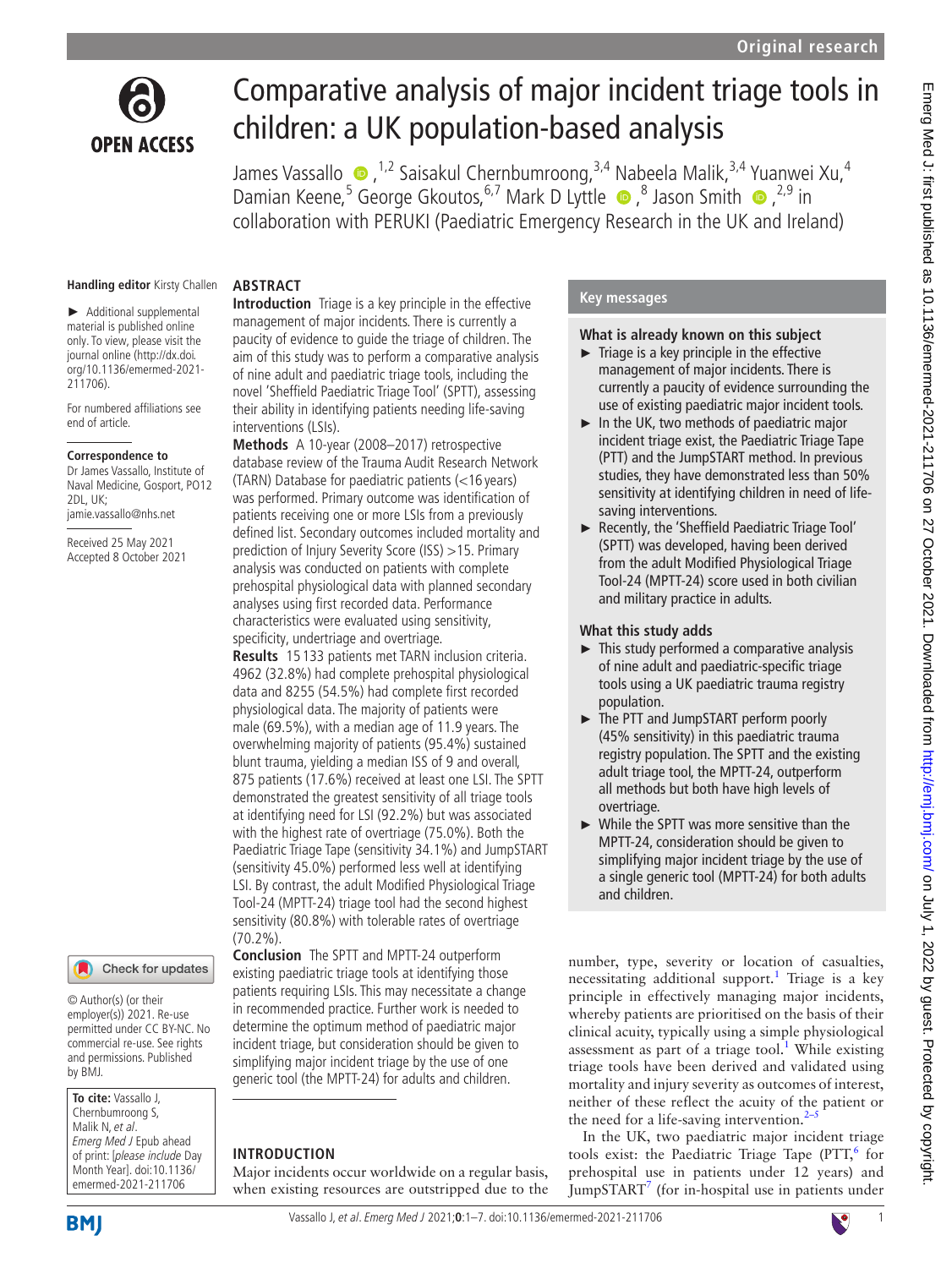9 years) Both are paediatric adaptations of adult triage tools (Major Incident Medical Management and Support (MIMMS) Triage Sieve, and Simple Triage and Rapid Treatment (START), respectively<sup>18</sup>) and use a stepwise approach to triage; the PTT<sup>6</sup> uses physiological variables based on the child's length as a proportionate surrogate for age, and JumpSTART $^7$  $^7$  uses a single respiratory rate threshold. Within the UK, one further alternative method of paediatric triage has been proposed. This is the Sheffield Paediatric Triage Tool (SPTT), a paediatric adaptation of the adult Modified Physiological Triage Tool-24 (MPTT-24) [\(online supplemental figure 1](https://dx.doi.org/10.1136/emermed-2021-211706)). The SPTT has undergone practical testing within a simulated paediatric major incident, where it correctly triaged all patients, thereby representing a potentially viable alternative to the PTT and JumpSTART (C O'Connell, personal communication, 25 January 2020).

Extensive research has been conducted in adult major incident triage, leading to the development and implementation of the MPTT-24 $9$  into both UK military pre-hospital and civilian in-hospital practice (NHS Clinical Guidelines for Major Incidents).<sup>10</sup> By contrast, there is a paucity of evidence surrounding paediatric major incident triage tools. Limited studies have evaluated the performance of existing triage tools in identifying the need for life-saving interventions, and these have demon-strated poor performance of existing UK methods.<sup>[2 11](#page-5-1)</sup> Perhaps the greatest challenge in designing a fit-for-purpose paediatric major incident tool is the determination of appropriate physiological thresholds denoting the need for intervention. Normal ranges are wide and change with age, leading to potential for confusion in those performing triage in this high stakes, high stress event.<sup>612</sup>

Ideally, any study examining the performance of triage tools should be tested in the environment in which they are to be used, (ie, within the major incident context). However, due to the unpredictability of major incidents and associated ethical implications, the feasibility of such an assessment is very low. As a result, trauma registries, which contain high numbers of seriously injured patients, are often used as a proxy to examine the performance accuracy of such triage tools.<sup>2</sup> 13-15

The aim of this study was to compare the performance of the MPTT-24 and its paediatric derivative, the SPTT with existing adult and paediatric triage tools using the UK Trauma Audit and Research Network (TARN) Database. The primary outcome was their performance accuracy in identifying paediatric patients in need of a life-saving intervention (priority one patients).<sup>[16](#page-6-3)</sup>

## **METHODS**

A retrospective database review was undertaken using the TARN Database for a 10-year period (1 January 2008–31 December 2017). All paediatric (age <16 years) trauma patients, meeting TARN inclusion criteria [\(online supplemental file 1\)](https://dx.doi.org/10.1136/emermed-2021-211706), were considered eligible.

TARN is the largest trauma registry in Europe, and collects data on all patients sustaining moderate and severe trauma admitted to trauma-receiving hospitals in England and Wales. Patients are included if they fulfil one of the following criteria: admission to a critical care area; transfer for specialist care; death or hospital admission for  $>3$  nights.<sup>[14](#page-6-4)</sup> Information is submitted electronically by trained hospital coordinators and captures data from injury through to discharge, including interventions. Patients declared dead at scene and not conveyed to hospital are not recorded; these were therefore not included in our analyses. Owing to the nature of the TARN registry and its inclusion criteria, patients were assumed to be non-ambulant.

Patients receiving one or more life-saving interventions based on a previously defined list<sup>[16](#page-6-3)</sup> (with adaptations for paediatric fluid resuscitation in keeping with  $APLS^{12}$ ) were considered to be priority one ([online supplemental table 1](https://dx.doi.org/10.1136/emermed-2021-211706)).

Primary analysis for all outcomes of interest was conducted on patients with complete prehospital physiological data. A planned secondary analysis was conducted using first recorded physiological data, whether performed in the prehospital or ED setting. Patients were categorised as priority one, or not priority one, using available paediatric (PTT,<sup>[6](#page-5-2)</sup> JumpSTART<sup>[7](#page-6-0)</sup> and SPTT) and adult (MPTT-24 (including airway opening manoeuvre),<sup>9 17</sup> National Ambulance Service Medical Directors (NASMeD) Triage Sieve,<sup>18</sup> Modified Simple Triage and Rapid Treatment,<sup>[19](#page-6-7)</sup> Careflight,<sup>[1](#page-5-0)4</sup> MIMMS Triage Sieve,<sup>1</sup> Rapid Assess-ment of Mentation and Pulse (RAMP)<sup>[20](#page-6-8)</sup>) triage tools. In keeping with the design of the JumpSTART and PTT, once a patient reached a predefined age (8 and 12 years, respectively), they were then triaged by the corresponding adult triage tool (START and MIMMS Triage Sieve, respectively<sup> $118$ </sup>). A comparison of the different triage tools is shown in [table](#page-2-0) 1. Assumptions made for the categorisation of triage tools are described in [online supple](https://dx.doi.org/10.1136/emermed-2021-211706)[mental file 2](https://dx.doi.org/10.1136/emermed-2021-211706).

The primary outcome was the correct determination of priority one status (requirement for life-saving intervention) in paediatric patients (defined as under 16 years) with subgroup analyses conducted for the age ranges <1year, 1–2years, 2–5years, 5–12years, 12–16years, <12years, <16years.

Secondary outcome measures included the prediction of major trauma (defined as Injury Severity Score (ISS) >15) and mortality.

# **Missing data**

A comparison was made between patients with complete data and those missing prehospital physiological data, to explore for systematic differences in ISS, mortality and need for lifesaving intervention. Performing a list-wise deletion on patients without complete data can introduce systematic errors, therefore multiple imputation was used on the first recorded physiological data set in order to derive imputed data. Details of the modelling strategy are provided in [online supplemental file 3](https://dx.doi.org/10.1136/emermed-2021-211706). In keeping with the main methods, a comparative analysis was then performed on the imputed data set.

## **Statistical analysis**

Statistical analysis was performed to derive the sensitivity and specificity of the triage tools in detecting the outcomes of interest. Undertriage and overtriage were calculated in keeping with previously published methods on trauma triage (1-sensitivity and 1-positive predictive value).<sup>21 22</sup> A  $X^2$  test was used to evaluate for statistical significance in categorical variables between included and excluded groups. Data distribution between the first recorded physiology group and the imputed data group was compared using a Kolmogorov-Smirnov test. Python software (V.3.7, Scotts Valley California, 2009) and R software (V.3.6, R Core Team, New Zealand, 2000) were used for data processing and analysis.

## **Patient and public involvement**

Patients and/or the public were not involved in the design, or conduct, or reporting or dissemination plans of this research.

# **RESULTS**

During the study period, 15133 patients aged under 16 years met TARN inclusion criteria, of which 4962 (32.8%) had complete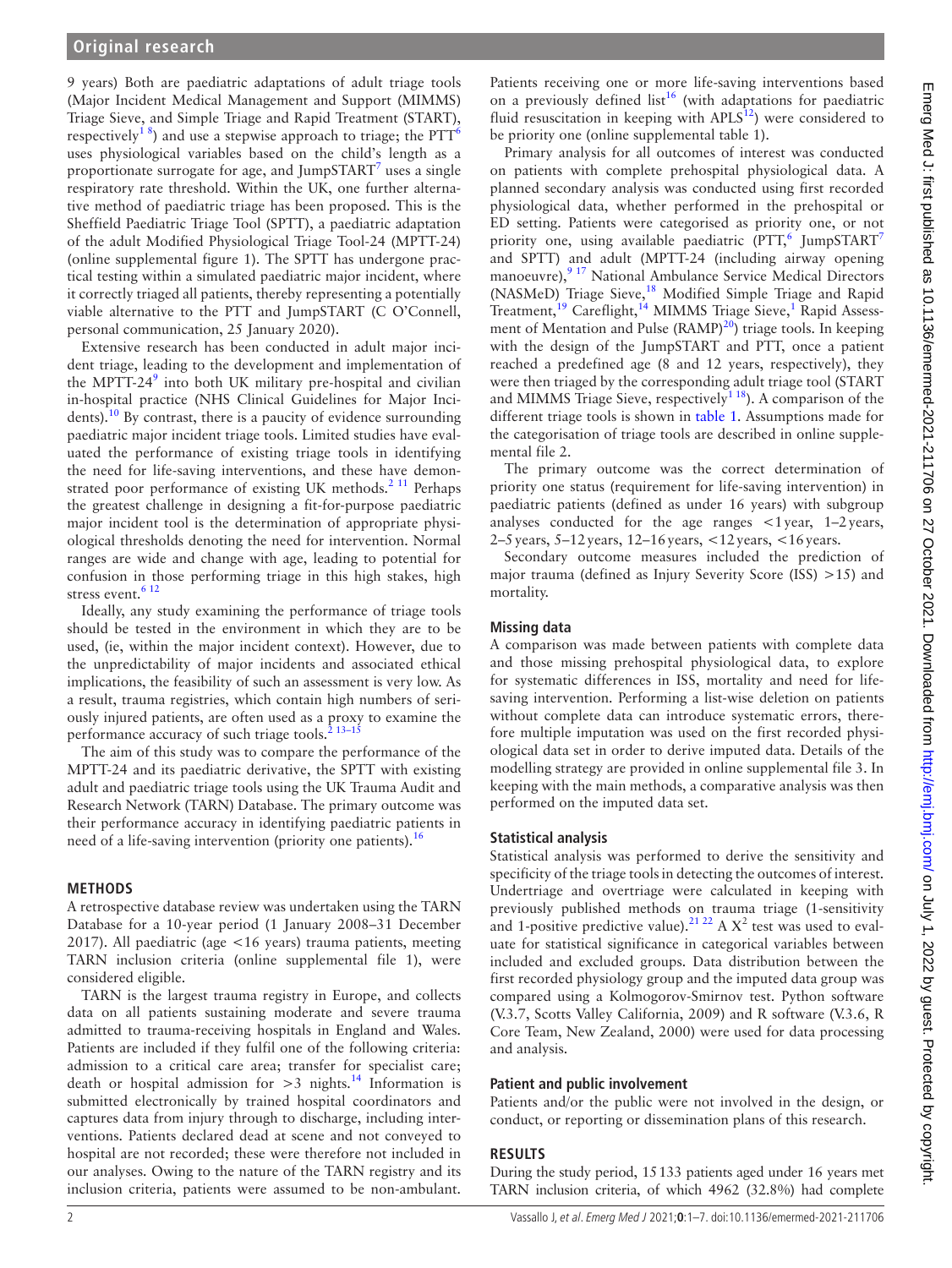<span id="page-2-0"></span>

| Table 1<br>Triage tool comparison                                                           |                                                                                                                               |                                                  |                                                                                                             |                                                                        |                                                                                                                |                                          |                                            |
|---------------------------------------------------------------------------------------------|-------------------------------------------------------------------------------------------------------------------------------|--------------------------------------------------|-------------------------------------------------------------------------------------------------------------|------------------------------------------------------------------------|----------------------------------------------------------------------------------------------------------------|------------------------------------------|--------------------------------------------|
|                                                                                             | <b>Tool components</b>                                                                                                        |                                                  |                                                                                                             |                                                                        |                                                                                                                |                                          |                                            |
| Tool                                                                                        | 1st step                                                                                                                      | 2nd step                                         | 3rd step                                                                                                    | 4th step                                                               | 5th step                                                                                                       | 6th step                                 | 7th step                                   |
| Paediatric Triage<br>Tape (PTT) <sup>6</sup>                                                | $<$ 10 kg:<br>alert and moving all limbs<br>$11 - 18$ kg:<br>alert and moving all limbs<br>or walking<br>$>19$ kg:<br>walking | <b>Breathing</b><br>(open airway<br>if required) | RR:<br>$<$ 10 kg:<br>$<$ 20 or $>$ 50<br>$11 - 18$ kg:<br>$<$ 15 or $>$ 45<br>$>19$ kg:<br>$< 10$ or $> 30$ | Capillary refill: <2 s                                                 | HR:<br>$<$ 10 kg:<br>$< 90$ or $> 180$<br>$11 - 18$ kg:<br>$< 80$ or $> 160$<br>$>19$ kg:<br>$<$ 70 or $>$ 140 |                                          |                                            |
| JumpSTART <sup>7</sup>                                                                      | Walking?                                                                                                                      | <b>Breathing</b><br>(open airway<br>if required) | If apnoeic, assess<br>for pulse. If<br>present, give 5<br>rescue breaths.                                   | $RR: < 15$ or $>45$                                                    | Palpable pulse?                                                                                                | Conscious level<br>assessment<br>(AVPU)§ |                                            |
| Sheffield Paediatric<br>Triage Tool (SPTT)                                                  | Catastrophic<br>haemorrhage?                                                                                                  | Walking?                                         | <b>Breathing</b><br>(open airway if<br>required)                                                            | If apnoeic, assess for<br>pulse. If present, give 5<br>rescue breaths. | Responds to voice?                                                                                             | Age-appropriate<br>RR?                   | Age-<br>appropriate<br>HR <sup>+</sup>     |
| Careflight <sup>14</sup>                                                                    | Walking?                                                                                                                      | Obeys<br>commands?                               | Palpable radial<br>pulse? OR Breathes<br>with open airway?                                                  | $\overline{a}$                                                         |                                                                                                                |                                          |                                            |
| Major Incident<br>Medical<br>Management and<br>Support (MIMMS)<br>Triage Sieve <sup>1</sup> | Walking?                                                                                                                      | <b>Breathing</b><br>(open airway<br>if required) | $RR: < 10$ or $\geq 30$                                                                                     | HR: > 120                                                              |                                                                                                                |                                          |                                            |
| Modified<br>Physiological<br>Triage Tool 24<br>(MPTT-24) ‡91017                             | Catastrophic<br>haemorrhage?                                                                                                  | Walking?                                         | Breathing? Open<br>airway if required.                                                                      | Responds to voice?                                                     | $RR: < 12$ or $\geq 24$                                                                                        | $HR: \geq 100$                           |                                            |
| <b>Modified Simple</b><br><b>Triage and Rapid</b><br>Treatment <sup>19</sup>                | Walking?                                                                                                                      | Spontaneous<br>breathing                         | RR: >30                                                                                                     | Radial pulse absent                                                    | Obeys commands                                                                                                 |                                          |                                            |
| Service Medical<br>Directors (NASMeD)<br>Triage Sieve <sup>18</sup>                         | National Ambulance Catastrophic haemorrhage                                                                                   | Are they<br>injured?                             | Walking?                                                                                                    | Breathing? Open<br>airway if required                                  | <b>Unconscious</b>                                                                                             | $RR: < 10$ or $\geq 30$                  | Pulse $>120$ or<br>capillary refill<br>>2s |
| <b>Rapid Assessment</b><br>of<br><b>Mentation and</b><br>Pulse (RAMP) <sup>20</sup>         | Casualty without signs of<br>obvious death                                                                                    | Casualty<br>follows<br>commands                  | Radial pulse<br>present?                                                                                    | $\overline{\phantom{0}}$                                               |                                                                                                                |                                          | $\overline{\phantom{0}}$                   |

\*RR: <1: 30–40, 1–2: 25–25, 2–5: 25–30, 5–12: 20–25, >12: 15–20.

†HR: <1: 110–160, 1–2: 100–150, 2–5: 95–140, 5–12: 80–120, >12: 60–100.

‡MPTT-24 was updated in 2018 following consultation with NHS England to explicitly include the 'open airway' step as part of the breathing assessment[.17](#page-6-10) This current version is currently in use in both UK military and civilian in-hospital practice (within the NHS Clinical Guidelines for Major Incidents).<sup>11</sup>

§AVPU: Alert, responds to Voice, responds to Pain, Unconscious.

prehospital physiological data and 8255 (54.5%) had complete first recorded physiological data (at scene and ED). A study flow diagram is shown in [figure](#page-3-0) 1 with age group breakdown detailed in [table](#page-3-1) 2. Median age was 11.9 years (IQR 8.0–14.2), and the majority of patients were male (69.5%). Median ISS was 9 (IQR 9–17) with low overall mortality (1.1%). Blunt trauma predominated (95.4%), with motor vehicle collisions (49.6%) and low falls (23.9%) the leading mechanisms of injury. In total, 875 (17.6%) of patients with complete prehospital physiological data received at least one life-saving intervention and were considered priority one, with advanced airway intervention (59.5%) predominating. Additional study characteristics are provided in [table](#page-4-0) 3.

The SPTT demonstrated the greatest sensitivity in determining priority one status (92.2%, 95%CI 90.5% to 93.7%), followed by the MPTT-24 (80.8%, 95%CI 78.4% to 83.0%). The performance of the SPTT represents an absolute increase in sensitivity of 47.2%–58.1% over other tools (PTT—34.1% (95% CI 31.4% to 36.9%), JumpSTART—45.0% (95% CI 42.1% to 47.8%)). This high sensitivity was correlated with low rates of undertriage (7.8% and 19.2%, respectively, for the SPTT and MPTT-24), but at the

expense of higher rates of overtriage (75.0% and 70.2%) corresponding to specificities of 12.1% and 39.6%, respectively. Full test characteristics (including overtriage and undertriage rates) of all triage tools in the primary analysis are shown in [table](#page-5-3) 4A with summary results shown in [online supplemental table 2.](https://dx.doi.org/10.1136/emermed-2021-211706)

For detecting major trauma, the SPTT demonstrated the highest sensitivity (91.8%, 95%CI 90.3% to 93.1%) followed by the MPTT-24 (75.6%, 95%CI 73.5% to 77.7%), with both PTT and JumpSTART demonstrating much lower sensitivity (28.8%, 95%CI 26.6% to 31.0%; and 36.0%, 95%CI 33.7% to 38.4%, respectively). For mortality, the SPTT, MPTT-24 and JumpSTART all had comparable sensitivities (83.0%–88.7%), outperforming the PTT (71.7%, 95%CI 57.7% to 83.2%). The full test characteristics for the secondary outcomes are provided in table [4B,C](#page-5-3).

#### **Subgroup analysis by age category**

The SPTT demonstrated a high sensitivity across all age groups  $(89.3\% - 96.3\%)$ , with its lowest in the 5-12 years age group.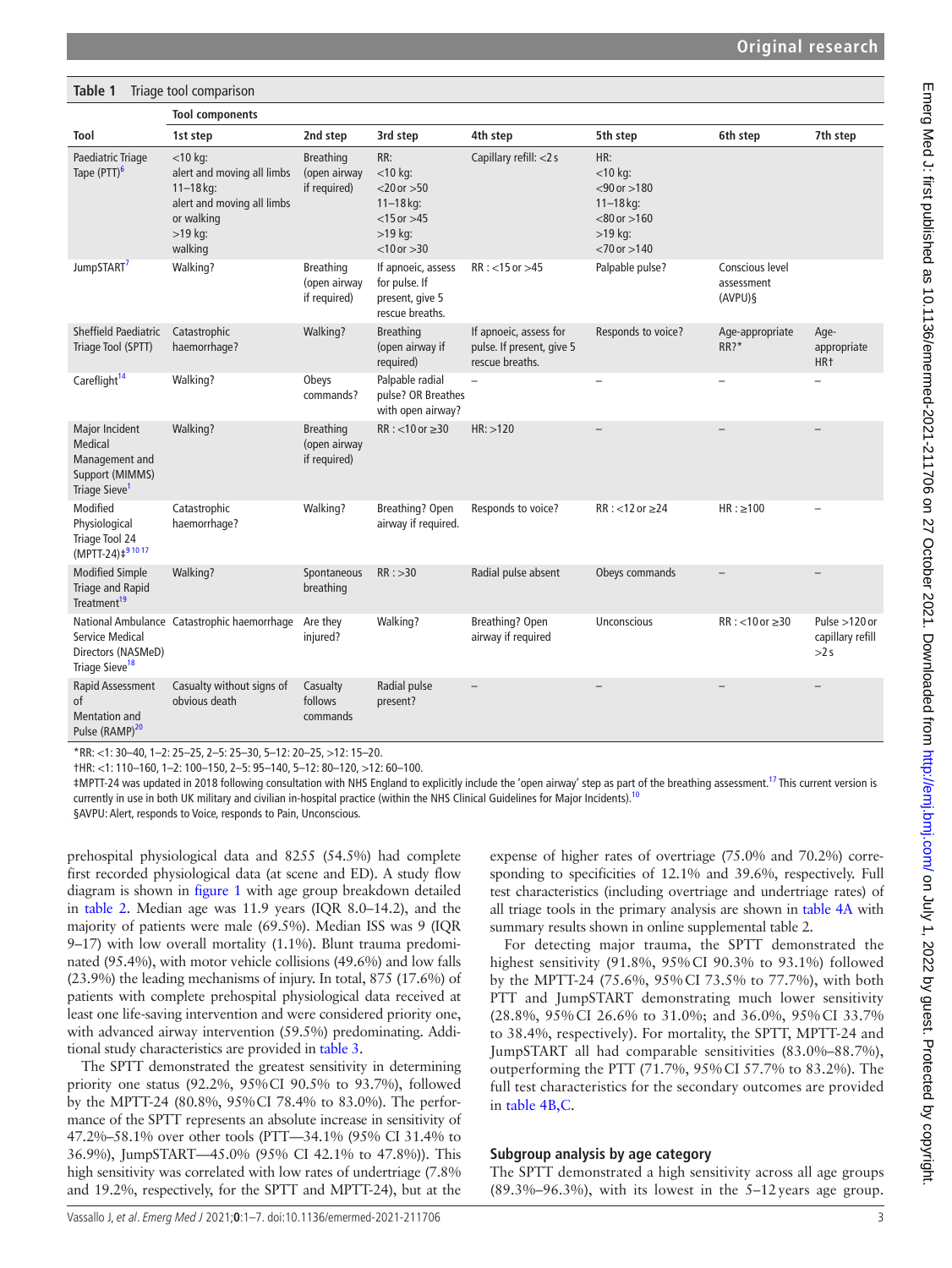

<span id="page-3-0"></span>**Figure 1** Study flow diagram.

The performance of PTT reduced as age increased, exhibiting the lowest sensitivity (20.8%, 95%CI 14.8% to 28.4%) for the 12–16 years age group. By contrast, the performance of Jump-START varied between the age groups and did not demonstrate a consistent trend. In the oldest age group (12–16 years), the MPTT-24 demonstrated the greatest sensitivity (98.0%, 95%CI 93.8% to 99.5%) and apart from the SPTT, the remaining paediatric triage tools showed the worst performance across all age groups against which they were assessed. This subgroup analysis is provided in detail in [online supplemental table 3.](https://dx.doi.org/10.1136/emermed-2021-211706)

# **Secondary analysis**

First recorded physiological data (including prehospital and ED) were available for 8255 patients (54.5%). Within this cohort, the median age was 10.4 years (IQR 5.2–13.7) with men continuing to account for the majority of cases (68.7%). The outcome and median ISS remained unchanged (1.1% mortality, median ISS 9 (IQR 9–17)) to the primary analysis. A comparable proportion

(16.3 vs 17.6%) received at least one life-saving intervention, with advanced airway intervention again predominating (60.1%).

Tool performance was largely similar to the primary analysis, with the SPTT exhibiting the highest sensitivity (90.0%, 95% CI 88.5% to 91.2%), followed by the MPTT-24 (81.2%, 95% CI 79.5% to 82.9%). The full secondary analysis test characteristics are provided in [online supplemental table 4.](https://dx.doi.org/10.1136/emermed-2021-211706)

# **Missing data**

A significant proportion of patients had incomplete prehospital physiological data (n=10171, 67.2%). Those with missing data were significantly younger (median age  $3.9$  vs  $11.9$ ,  $p < 0.0001$ ). While no difference was observed in median ISS, the outcome differed between the two groups with a higher mortality in those excluded (3.1% vs 1.1%, p<0.0001). Additionally, the leading mechanisms of injury were 'reversed' between the complete (motor vehicle collision 49.6%, low falls 23.9%) and incomplete data groups (motor vehicle collision 22.2%, low falls 47.5%).

Performance characteristics were unchanged following multiple imputation to account for missing data. The full test characteristics are provided in [online supplemental table 4b,c.](https://dx.doi.org/10.1136/emermed-2021-211706)

# **DISCUSSION**

Using a large civilian trauma registry, we have validated the performance accuracy of the novel SPTT and compared it with existing adult and paediatric triage tools in identifying the need for life-saving interventions in a UK paediatric population. The SPTT (a specific paediatric tool) and the MPTT-24 (an adult triage tool) are the most accurate at predicting need for lifesaving intervention, major injury and mortality in the paediatric population.

While there has been much recent focus on defining the optimal major incident triage tool for adult patients, this has not yet been the case for children. Few bespoke paediatric triage tools have been derived and there are minimal data from external validations to support the use of one over another on the basis of performance characteristics.<sup>2</sup> <sup>15</sup> <sup>23–25</sup> While previous studies have compared triage tool performance using either mortality or ISS, neither of these are likely to extrapolate well to the acuity of the patient while in the prehospital setting. $2-4$  In a major incident, the purpose of triage is to prioritise those patients who may benefit from life-saving interventions.<sup>2 5 26</sup> This outcome measure should therefore form the primary outcome of interest in the assessment of any such tool. The performance accuracy of the triage tools assessed in this study was further delineated using subgroup analysis by age range, and extended to the secondary outcomes of major trauma and mortality.

The first paediatric tool, PTT,<sup>[6](#page-5-2)</sup> was developed to prevent overtriage when the adult Triage Sieve was used on paediatric patients. In a previous comparative analysis, PTT showed high specificity (>98%) for identifying patients who either required life-saving interventions or who had sustained major trauma (ISS  $>15$ ).

<span id="page-3-1"></span>

| Table 2<br>Age group breakdown and data completeness |             |            |             |              |               |                    |
|------------------------------------------------------|-------------|------------|-------------|--------------|---------------|--------------------|
| Age                                                  | Under 1     | 1–2 vears  | 2–5 vears   | 5-12 years   | $12-16$ years |                    |
| Frequency (n $(\%)$ )*                               | 2072 (13.7) | 1261(8.3)  | 3045 (20.1) | 4572 (30.21) | 4183 (27.6)   | $N=15$ 133 (100%)  |
| Complete prehospital physiology (n (%))              | 145(2.9)    | 59 (1.2)   | 445 (9.0)   | 1915 (38.6)  | 2398 (48.3)   | N=4962 (32.8%)     |
| Complete first available physiology (n (%))t         | 508(24.5)   | 260(20.6)  | 1093 (35.9) | 3095 (67.7)  | 3299 (78.9)   | $N = 8255(54.5%)$  |
| Complete first available physiology (n (%))#         | 1178 (56.7) | 675 (53.5) | 2044 (67.1) | 3755 (82.1)  | 3631 (86.8)   | $N=11$ 283 (74.6%) |

\*Overall study population age <16 years, n=15 133.

†Complete first available physiological data (ED and prehospital physiological data).

‡Complete first available physiological data (ED and prehospital physiological) using imputed data.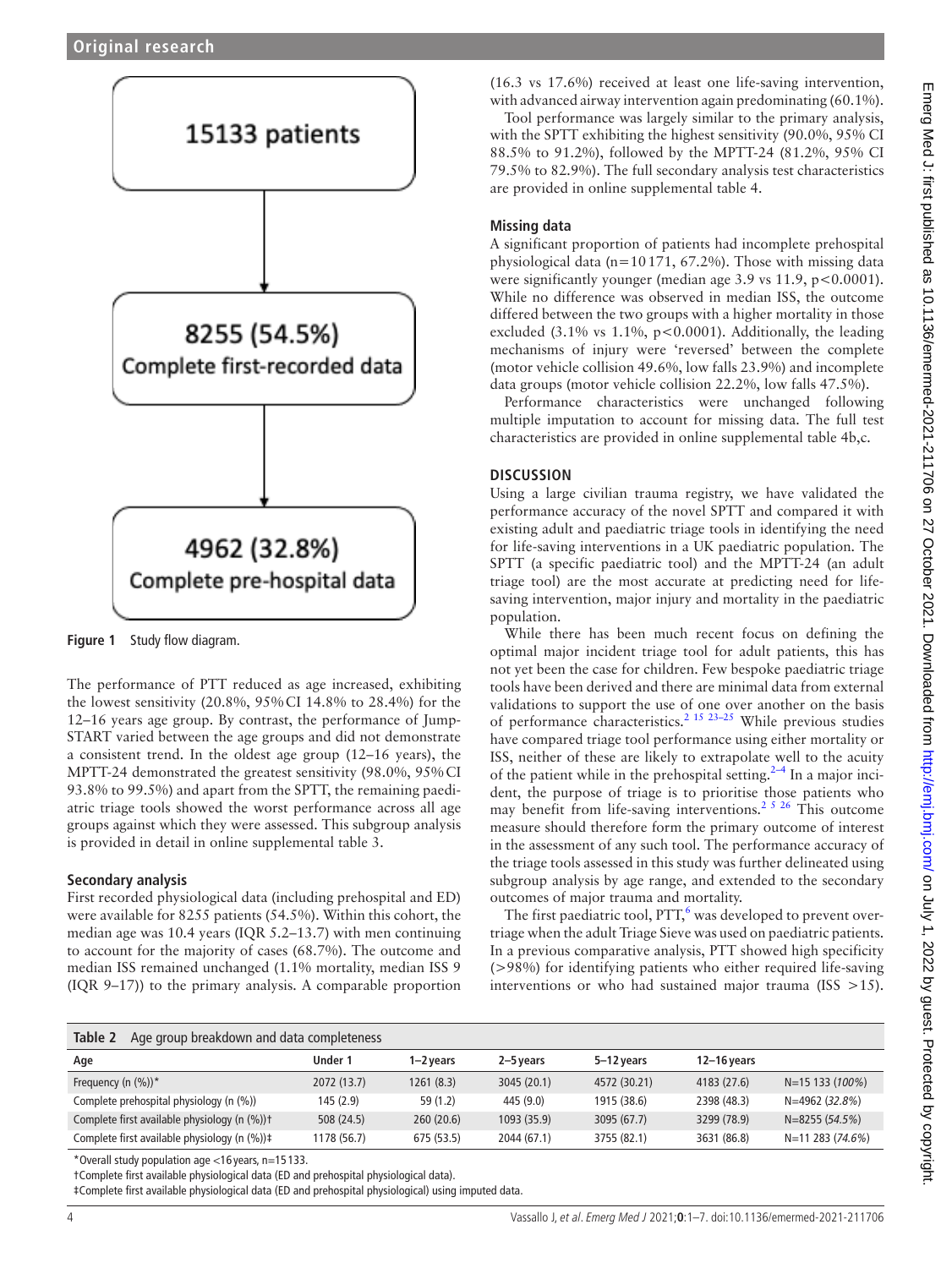| , , ,                                |                            | <b>Complete population</b> | Complete prehospital data | Complete first available data |
|--------------------------------------|----------------------------|----------------------------|---------------------------|-------------------------------|
| Variable                             | Category/stats             | $(n=15133)$                | $(n=4962, 32.8\%)$        | $(n=8255, 54.5\%)$            |
| Gender                               | Male                       | 10294 (68.0%)              | 3447 (69.5%)              | 5682 (68.8%)                  |
|                                      | Female                     | 4839 (32.0%)               | 1515 (30.5%)              | 2573 (31.2%)                  |
| Injury Severity Score (median (IQR)) |                            | $9(9-16)$                  | $9(9-17)$                 | $9(9-16)$                     |
| Age (years) (median (IQR))           |                            | $7(2.3-12.5)$              | $11.9(8-14.2)$            | $10.7(5.6-13.8)$              |
| Outcome                              | Alive                      | 14764 (97.6%)              | 4909 (98.9%)              | 8188 (99.2%)                  |
|                                      | Dead                       | 369 (2.4%)                 | 53 (1.1%)                 | 67 (0.8%)                     |
| Mode of injury                       | Blunt                      | 14668 (96.9%)              | 4733 (95.4%)              | 7912 (95.8%)                  |
|                                      | Penetrating                | 465 (3.1%)                 | 229 (4.6%)                | 343 (4.2%)                    |
| Mechanism of injury (n (%))          | Fall less than 2 m         | 6014 (39.7)                | 1187 (23.9)               | 2374 (28.8)                   |
|                                      | Vehicle incident/collision | 4721 (31.2)                | 2459 (49.6)               | 3616 (43.8)                   |
|                                      | Fall more than 2 m         | 1514 (10.0)                | 645 (13.0)                | 1031 (12.5)                   |
|                                      | Blow(s)                    | 1270 (8.4)                 | 327(6.6)                  | 601(7.3)                      |
|                                      | Other                      | 1118(7.4)                  | 147(3.0)                  | 319 (3.9)                     |
|                                      | Stabbing                   | 229(1.5)                   | 130(2.6)                  | 196 (2.4)                     |
|                                      | Crush                      | 160(1.1)                   | 42 (0.9)                  | 73 (0.9)                      |
|                                      | Burn                       | 44 (0.3)                   | 4(0.1)                    | 12(0.2)                       |
|                                      | Shooting                   | 42(0.3)                    | 16(0.3)                   | 24(0.3)                       |
|                                      | Blast                      | 21(0.1)                    | 5(0.1)                    | 9(0.1)                        |
| Priority one (n (%))                 |                            | 2820 (18.6)                | 875 (17.6)                | 1349 (16.3)                   |

<span id="page-4-0"></span>**Table 3** Characteristics of study population

However, despite good specificity, the tool demonstrated poor sensitivity for both outcomes, corresponding to undertriage rates in excess of  $58\%$ .<sup>[2](#page-5-1)</sup> In the same study, JumpSTART, while also performing with high specificity (>97%), demonstrated less than 5% sensitivity for both outcomes, correlating with undertriage rates in excess of  $95\%$ .<sup>[2](#page-5-1)</sup> A further study used trauma registry data to assess performance accuracy of triage tools in predicting mortality and major trauma, and reported similar sensitivity levels for the PTT but considerably lower specificity (66.0% and 66.5%, respectively). By contrast, JumpSTART demonstrated better performance.<sup>23</sup> With life-saving intervention being our primary outcome measure, our study aligns more closely to the former study, and while we report a comparable performance in sensitivity for the PTT (37.3% vs 41.5%), the JumpSTART method exhibited improved performance against our data set  $(45.3\% \text{ vs } 0.8\%).^2$ 

The key principles of triage are that it should be rapid, reliable and reproducible, irrespective of the provider performing it.<sup>[1](#page-5-0)</sup> The reliability of the triage tool is the assessment of its performance; key to which is identifying those in need of life-saving interventions and minimising undertriage (the misclassification of patients as not needing a life-saving intervention). In an ideal setting, the triage tool used would minimise both undertriage and overtriage, but the reality is that increasing sensitivity often corresponds to decreasing specificity necessitating a decision over their importance. An additional factor, when assessing triage methods, lies with their application simplicity; an overly complex triage system with good performance may not be practical, particularly within prehospital settings. While the SPTT demonstrated the highest overall sensitivity in our study, the inclusion of five age categories with different physiological variables is unlikely to make it a practical option for use in either prehospital settings or in surge situations within hospital settings.

Specific paediatric tools also differ in the ages in which the tools are recommended (JumpSTART<sup>[7](#page-6-0)</sup> and the PTT<sup>[6](#page-5-2)</sup> differ in their approach, recommending cut-offs at 8 and 12 years, respectively). For example, the subgroup analysis of the 12–16years age group in this study demonstrates directly comparable median

physiological parameters with that observed in a previous adult major incident triage study, which would support the approach taken by the PTT. $\frac{6}{3}$ 

One potential solution is the application of a single tool across all age ranges, covering adult and paediatric patients. This may need to involve a compromise between optimal tool performance, practicality and ease of use. The adoption of single physiological thresholds, such as those used in the MPTT-24, $9$  represents a more simplistic option and will convey additional benefit from the perspective of familiarity and training. However, as observed within the MPTT-24 performance analysis, while this reduces undertriage, it is associated with increased overtriage, although comparable with that tolerated within the adult setting.

# **Limitations**

A key limitation of our work lies with the use of a retrospective trauma database. First, the mechanism of injury encountered on the database (road traffic collisions and low falls) is unlikely to accurately represent the injury pattern encountered following a major incident in its totality. Ideally, any analysis of triage tools should be performed in the environment in which they are designed to function but owing to the unpredictable nature of major incidents, this is both impractical and also largely unethical as well as unrealistic given the frequency of paediatric major incidents. As a result, trauma databases are frequently used as a surrogate, allowing for the analysis of a large number of seriously injured patients.<sup>9</sup> <sup>14 15</sup> A further limitation is the presence of inclusion criteria for entry into the TARN database; while only a minority of patients (17.6%) received a life-saving intervention in our analysis, the inclusion criteria will likely skew the study population towards those with more severe injuries. Therefore, it would be anticipated that the frequency of patients not receiving a life-saving intervention in the population will be higher than observed in this study.

We also acknowledge that the exclusion of patients with incomplete physiological data is an additional limitation of our study, with only 32.8% having complete prehospital data with which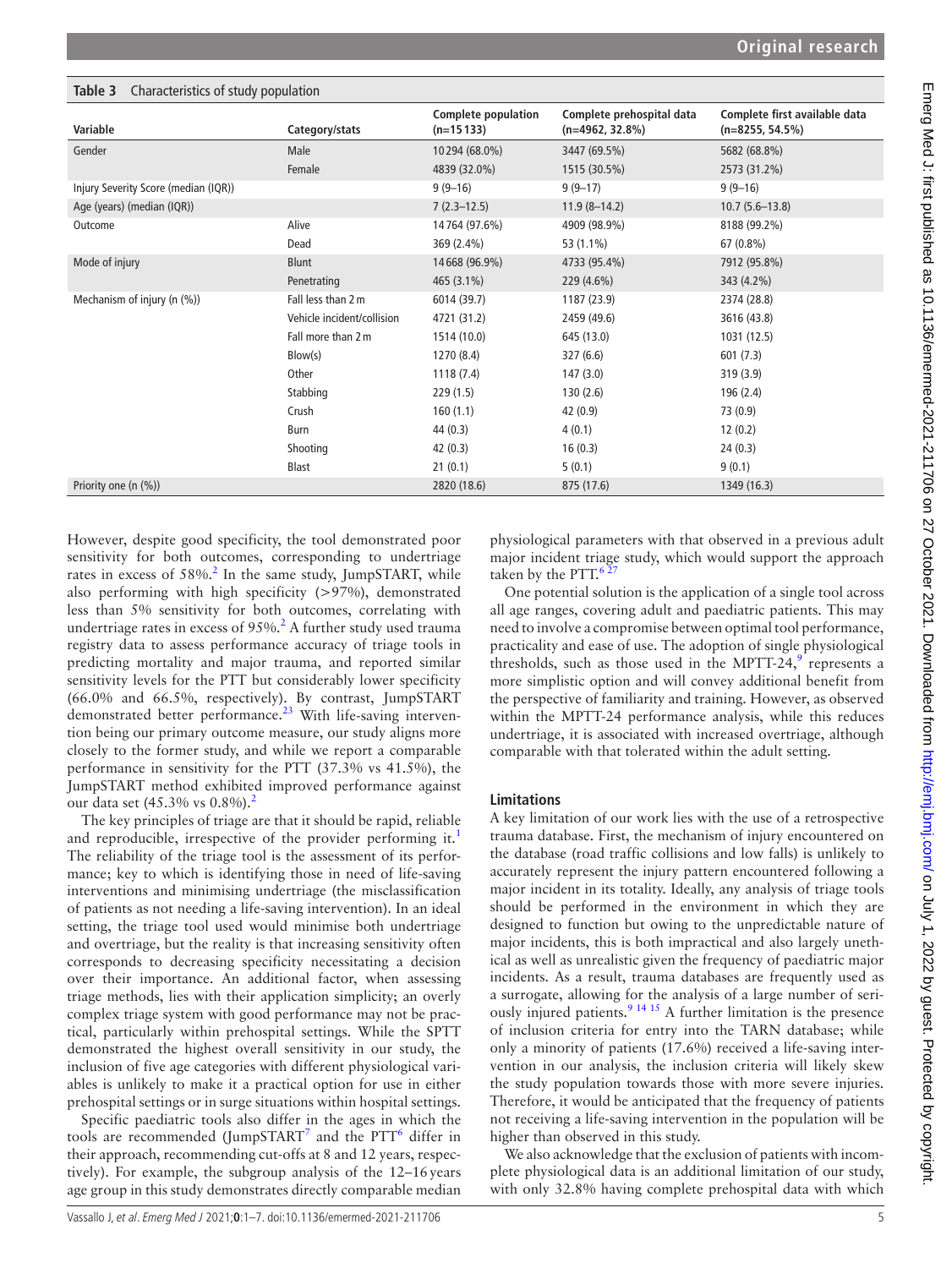<span id="page-5-3"></span>

| Table 4<br>Test characteristics with 95% CIs  |                     |                     |                    |            |  |  |  |
|-----------------------------------------------|---------------------|---------------------|--------------------|------------|--|--|--|
| (A) Life-saving interventions, n=4962 (32.8%) |                     |                     |                    |            |  |  |  |
| Tool                                          | Sensitivity         | <b>Specificity</b>  | <b>Undertriage</b> | Overtriage |  |  |  |
| <b>SPTT</b>                                   | 92.2 (90.5 to 93.7) | 12.1 (11.1 to 13.2) | 7.8%               | 75.0%      |  |  |  |
| PTT                                           | 34.1 (31.4 to 36.9) | 85.8 (84.6 to 86.9) | 65.9%              | 56.7%      |  |  |  |
| <b>JumpSTART</b>                              | 45.0 (42.1 to 47.8) | 92.1 (91.1 to 92.9) | 55.1%              | 35.7%      |  |  |  |
| MPTT-24                                       | 80.8 (78.4 to 83.0) | 39.6 (38.0 to 41.2) | 19.2%              | 70.2%      |  |  |  |
| Careflight                                    | 44.4 (41.5 to 47.2) | 94.9 (94.1 to 95.6) | 55.6%              | 26.7%      |  |  |  |
| <b>MIMMS</b>                                  | 41.6 (38.8 to 44.5) | 79.6 (78.3 to 80.9) | 58.4               | 60.7%      |  |  |  |
| NASMeD                                        | 51.9 (49.0 to 54.7) | 79.1 (77.8 to 80.4) | 48.1%              | 55.9%      |  |  |  |
| RAMP                                          | 43.8 (41.0 to 46.6) | 94.9 (94.1 to 95.6) | 56.2%              | 26.8%      |  |  |  |
| <b>MSTART</b>                                 | 53.9 (51.0 to 56.7) | 88.1 (87.0 to 89.1) | 46.1%              | 41.0%      |  |  |  |
| (B) ISS >15, n=4962 (32.8%)                   |                     |                     |                    |            |  |  |  |
| Tool                                          | Sensitivity         | <b>Specificity</b>  | <b>Undertriage</b> | Overtriage |  |  |  |
| <b>SPTT</b>                                   | 91.8 (90.3 to 93.1) | 12.4 (11.3 to 13.6) | 8.2%               | 66.4%      |  |  |  |
| PTT                                           | 28.8 (26.6 to 31.0) | 85.7 (84.5 to 86.9) | 71.2%              | 50.7%      |  |  |  |
| <b>JumpSTART</b>                              | 36.0 (33.7 to 38.4) | 92.4 (91.4 to 93.3) | 64.0%              | 30.5%      |  |  |  |
| MPTT-24                                       | 75.6 (73.5 to 77.7) | 39.6 (38.0 to 41.3) | 24.4%              | 62.3%      |  |  |  |
| Careflight                                    | 34.9 (32.6 to 37.3) | 95.2 (94.4 to 95.9) | 65.1%              | 22.1%      |  |  |  |
| <b>MIMMS</b>                                  | 34.9 (32.6 to 37.3) | 79.0 (77.6 to 80.4) | 65.1%              | 55.4%      |  |  |  |
| <b>NASMeD</b>                                 | 42.6 (40.2 to 45.1) | 78.5 (77.1 to 79.9) | 57.4%              | 51.1%      |  |  |  |
| RAMP                                          | 34.5 (32.2 to 36.9) | 95.3 (94.5 to 96.0) | 65.5%              | 22.1%      |  |  |  |
| <b>MSTART</b>                                 | 42.2 (39.8 to 44.7) | 87.7 (86.6 to 88.8) | 57.8%              | 37.5%      |  |  |  |
| (C) Mortality, n=4962 (32.8%)                 |                     |                     |                    |            |  |  |  |
| Tool                                          | Sensitivity         | <b>Specificity</b>  | <b>Undertriage</b> | Overtriage |  |  |  |
| <b>SPTT</b>                                   | 86.8 (74.7 to 94.5) | 11.0 (10.2 to 12.0) | 13.2%              | 92.2%      |  |  |  |
| PTT                                           | 71.7 (57.7 to 83.2) | 81.6 (80.5 to 82.6) | 28.3%              | 96.0%      |  |  |  |
| <b>JumpSTART</b>                              | 88.7 (77.0 to 95.7) | 83.9 (82.9 to 84.9) | 11.3%              | 94.4%      |  |  |  |
| MPTT-24                                       | 83.0 (70.2 to 91.9) | 34.9 (33.5 to 36.2) | 17.0%              | 98.6%      |  |  |  |
| Careflight                                    | 71.7 (57.7 to 83.2) | 86.0 (85.0 to 87.0) | 28.3%              | 94.7%      |  |  |  |
| <b>MIMMS</b>                                  | 71.7 (57.7 to 83.2) | 75.0 (73.8 to 76.2) | 28.3%              | 97.0%      |  |  |  |
| NASMeD                                        | 71.7 (57.7 to 83.2) | 72.1 (70.8 to 73.4) | 28.3%              | 97.2%      |  |  |  |
| RAMP                                          | 69.8 (55.7 to 81.7) | 86.2 (85.2 to 87.1) | 30.2%              | 94.8%      |  |  |  |
| <b>MSTART</b>                                 | 81.1 (68.0 to 90.6) | 78.6 (77.4 to 79.8) | 28.9%              | 96.1%      |  |  |  |

ISS, Injury Severity Score; MIMMS, Major Incident Medical Management and Support; MPTT-24, Modified Physiological Triage Tool-24; MSTART, Modified Simple Triage and Rapid Treatment; NASMeD, National Ambulance Service Medical Directors; PTT, Paediatric Triage Tape; RAMP, Rapid Assessment of Mentation and Pulse; SPTT, Sheffield Paediatric Triage Tool.

to perform the primary analysis. While median ISS is comparable between the included and excluded groups, we did observe a difference in median age and outcome, with those patients in the excluded group being younger and having a higher mortality. In an attempt to mitigate for the missing prehospital data, additional analyses were conducted using first recorded physiological data (including ED data) and also on an imputed data set. However, even this is imperfect as physiology may have changed by arrival to ED in response to any interventions performed in the prehospital setting. Performance characteristics of the triage tools were unchanged in these further analyses.

## **CONCLUSION**

In this comparative analysis of paediatric triage tools, the SPTT and MPTT-24 perform better than existing paediatric triage tools for identifying those patients requiring life-saving intervention. This may necessitate a change in recommended practice. Further work is required to determine the optimum method of paediatric major incident triage, but consideration should be given to simplifying major incident triage by the use of one generic tool (the MPTT-24) for adults and children.

# **Author affiliations**

1 Institute of Naval Medicine, Gosport, UK

<sup>2</sup> Academic Department of Military Emergency Medicine, Royal Centre for Defence Medicine, Birmingham, UK

<sup>3</sup>NIHR Surgical Reconstruction and Microbiological Research Centre (SRMRC),

Heritage Building, Queen Elizabeth Hospital, Birmingham, UK <sup>4</sup> Centre for Computational Biology, Institute of Cancer and Genomic Sciences, University of Birmingham, Birmingham, UK

<sup>5</sup>Department of Anaesthesia, University Hospitals Birmingham, Birmingham, UK <sup>6</sup>Institute of Translational Medicine, University Hospitals Birmingham NHS Foundation Trust, Birmingham, UK

7 MRC Health Data Research UK (HDR UK), Birmingham, UK

8 Emergency Department, Bristol Royal Children's Hospital, Bristol, UK 9 Emergency Department, University Hospitals Plymouth NHS Trust, Plymouth, UK

**Twitter** James Vassallo [@jamievassallo](https://twitter.com/jamievassallo) and Mark D Lyttle [@mdlyttle](https://twitter.com/mdlyttle)

**Acknowledgements** The authors thank Professor Fiona Lecky (research director) and Antoinette Edwards (chief executive officer) at Trauma Audit Research Network (TARN) for facilitating access to the TARN Database.

**Contributors** JV, MDL and JS designed the study. JV, SC, NM and YX verified the underlying data. JV and SC conducted the analysis. All authors contributed to data interpretation. JV wrote the initial draft of the manuscript. All authors contributed to initial critical revisions of the manuscript. JV takes responsibility for the manuscript as a whole and acts as the article guarantor.

**Funding** This study is funded by the National Institute for Health Research (NIHR) Surgical Reconstruction and Microbiology Research Centre. GG also acknowledges support from the MRC Heath Data Research UK (HDRUK/CFC/01). Additionally, the lead author received an RCEM Young Investigator grant to support open-access publication fees for the study.

**Competing interests** None declared.

**Patient consent for publication** Not required.

**Ethics approval** TARN has ethical approval (Section 251) for research on anonymised data.

**Provenance and peer review** Not commissioned; externally peer reviewed.

**Data availability statement** Data may be obtained from a third party and are not publicly available. De-identified patient data utilised for this study are the property of the Trauma Audit and Research Network (TARN), based at the University of Manchester. This may be requested directly from TARN.

**Supplemental material** This content has been supplied by the author(s). It has not been vetted by BMJ Publishing Group Limited (BMJ) and may not have been peer-reviewed. Any opinions or recommendations discussed are solely those of the author(s) and are not endorsed by BMJ. BMJ disclaims all liability and responsibility arising from any reliance placed on the content. Where the content includes any translated material, BMJ does not warrant the accuracy and reliability of the translations (including but not limited to local regulations, clinical guidelines, terminology, drug names and drug dosages), and is not responsible for any error and/or omissions arising from translation and adaptation or otherwise.

**Open access** This is an open access article distributed in accordance with the Creative Commons Attribution Non Commercial (CC BY-NC 4.0) license, which permits others to distribute, remix, adapt, build upon this work non-commercially, and license their derivative works on different terms, provided the original work is properly cited, appropriate credit is given, any changes made indicated, and the use is non-commercial. See: [http://creativecommons.org/licenses/by-nc/4.0/.](http://creativecommons.org/licenses/by-nc/4.0/)

## **ORCID iDs**

James Vassallo<http://orcid.org/0000-0001-9783-165X> Mark D Lyttle<http://orcid.org/0000-0002-8634-7210> Jason Smith<http://orcid.org/0000-0002-6143-0421>

# **REFERENCES**

- <span id="page-5-0"></span>1 Advanced Life Support Group. Major incident medical management and support: the practical approach at the scene. London: BMJ Books, 2011.
- <span id="page-5-1"></span>2 Wallis LA, Carley S. Comparison of paediatric major incident primary triage tools. [Emerg Med J](http://dx.doi.org/10.1136/emj.2005.032672) 2006;23:475–8.
- 3 Baxt WG, Upenieks V. The lack of full correlation between the injury severity score and the resource needs of injured patients. [Ann Emerg Med](http://dx.doi.org/10.1016/S0196-0644(05)82606-X) 1990;19:1396–400.
- 4 Vassallo J, Fuller G, Smith JE. Relationship between the injury severity score and the need for life-saving interventions in trauma patients in the UK. [Emerg Med J](http://dx.doi.org/10.1136/emermed-2019-209092) 2020;37:502–7.
- 5 Schultz CH. Comparing disaster triage algorithms: selecting the right metric. Ann [Emerg Med](http://dx.doi.org/10.1016/j.annemergmed.2013.05.034) 2013;62:642–3.
- <span id="page-5-2"></span>6 Hodgetts TJ. Paediatric triage tape. Prehospital Immediate Care 1998;2:155–9.